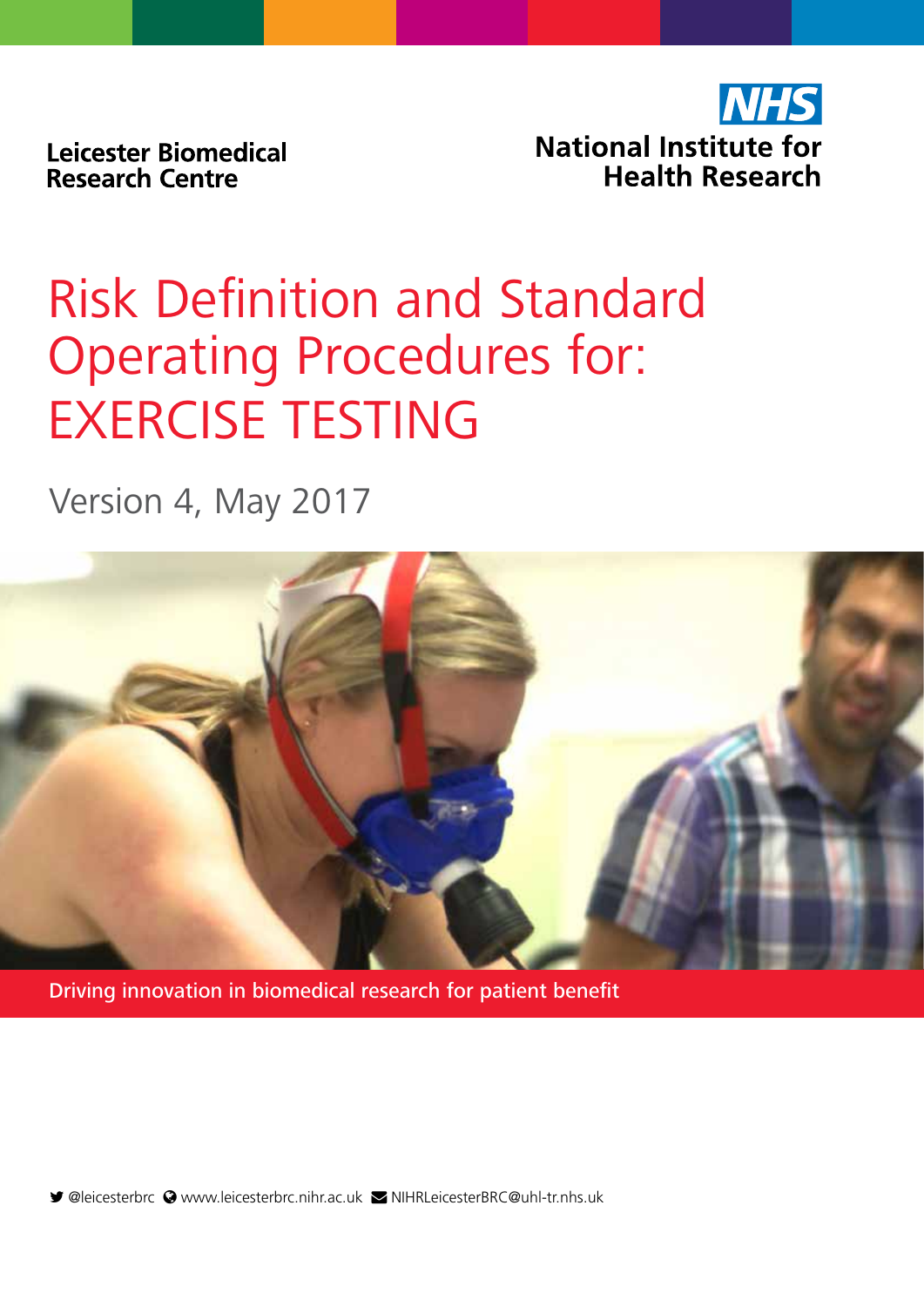## **CONTENTS**

| <b>SECTION 1 - EXECUTIVE SUMMARY</b>                                                                         | Page 3  |
|--------------------------------------------------------------------------------------------------------------|---------|
| <b>SECTION 2 - RISK DEFINITION AND MANAGEMENT</b>                                                            | Page 4  |
| Risks of cardiac events during exercise stress testing                                                       | Page 4  |
| Prevention of exercise-related cardiac events                                                                | Page 4  |
| Discussion of Criteria - activity status - definition of activity status                                     | Page 4  |
| Discussion of Criteria - exercise intensity - stratification for those who are inactive/untrained (Figure 1) | Page 4  |
| Figure 1: Pre-participation evaluation                                                                       | Page 5  |
| Stratification for those who are active/trained                                                              | Page 6  |
| Pathway for dealing with undiagnosed risk factors during the pre-evaluation                                  | Page 6  |
| Necessary staff qualification for pre-exercise evaluations                                                   | Page 6  |
| Equipment required during exercise ECGs                                                                      | Page 6  |
| Adverse events during exercise ECGs                                                                          | Page 7  |
| Management of adverse events                                                                                 | Page 7  |
| <b>SECTION 3 - POST-EVALUATION</b>                                                                           | Page 7  |
| Exercise Testing/Training                                                                                    | Page 7  |
| Appendix 1 - Physical Activity Questionnaire                                                                 | Page 8  |
| Appendix 2 - Physical Activity Readiness Questionnaire (Adapted from ACSM (2010)                             | Page 9  |
| Appendix 3 - Medical History                                                                                 | Page 10 |
| Appendix 4 – Physical Examination                                                                            | Page 11 |
| Appendix 5 - Exercise ECG                                                                                    | Page 12 |
| References                                                                                                   | Page 13 |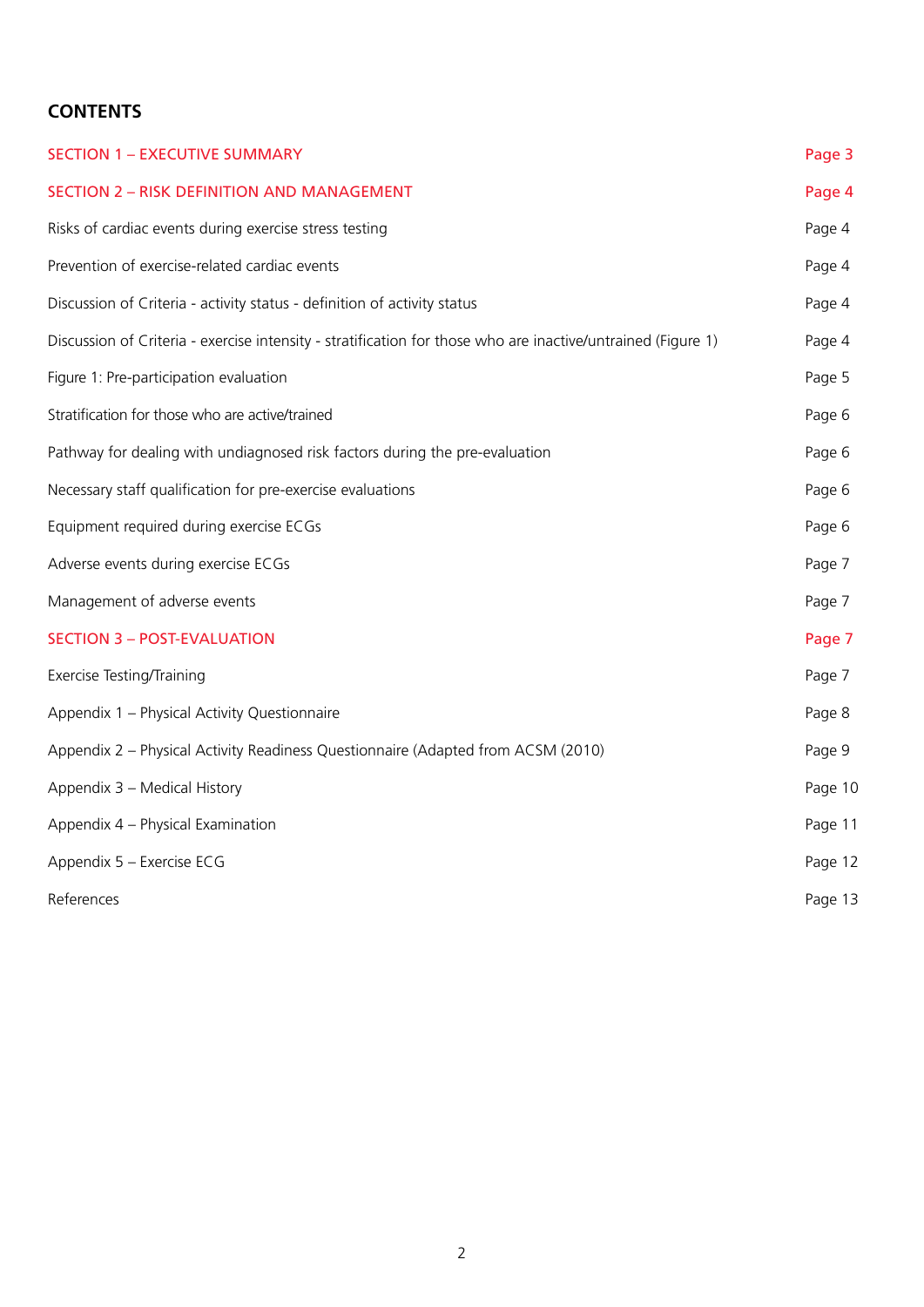## **SECTION 1 – EXECUTIVE SUMMARY**

This document outlines the pre-exercise evaluation and exercise testing/training procedures to be implemented by research studies within the Leicester Biomedical Research Centre (BRC). This document has been developed in accordance with best practice and guidance set out by the European Association for Cardiovascular Prevention and Rehabilitation (EACPR) (Borjesson *et al.*, 2011).

This document contains two sections which:

- 1. define the risks associated with exercise testing
- 2. outline the pre-exercise evaluation and standard operating procedures that will be used in exercise-based studies undertaken within the BRc

Habitual physical activity and exercise reduces all-cause mortality. Nevertheless, physical exertion can cause risks in unaccustomed populations. It is important to remember that exercise only provokes cardiovascular events in people with pre-existing heart disease, whether diagnosed or occult. Exercise, whether maximal or sub-maximal, does not provoke cardiovascular events in individuals with normal cardiovascular systems.

This document outlines the pre-exercise evaluation procedures to be followed during the recruitment of participants to BRC studies. Specifically, this document identifies:

- the pre-exercise evaluation procedures to be implemented that are determined by the habitual activity levels/training status of the individual, as well as the intensity of exercise desired to be undertaken
- the level of staff qualification needed to perform pre-exercise evaluations/exercise testing
- the necessary emergency equipment needed to deal with any adverse events

The implementation of the following procedures will ensure that the risk to study volunteers is minimised and managed appropriately.

The enclosed screening criteria have been agreed by all Institutions involved in the Leicester BRC (University Hospitals of Leicester NHS Trust, Loughborough University, University of Leicester) and applies to all research activity undertaken through the BRC.

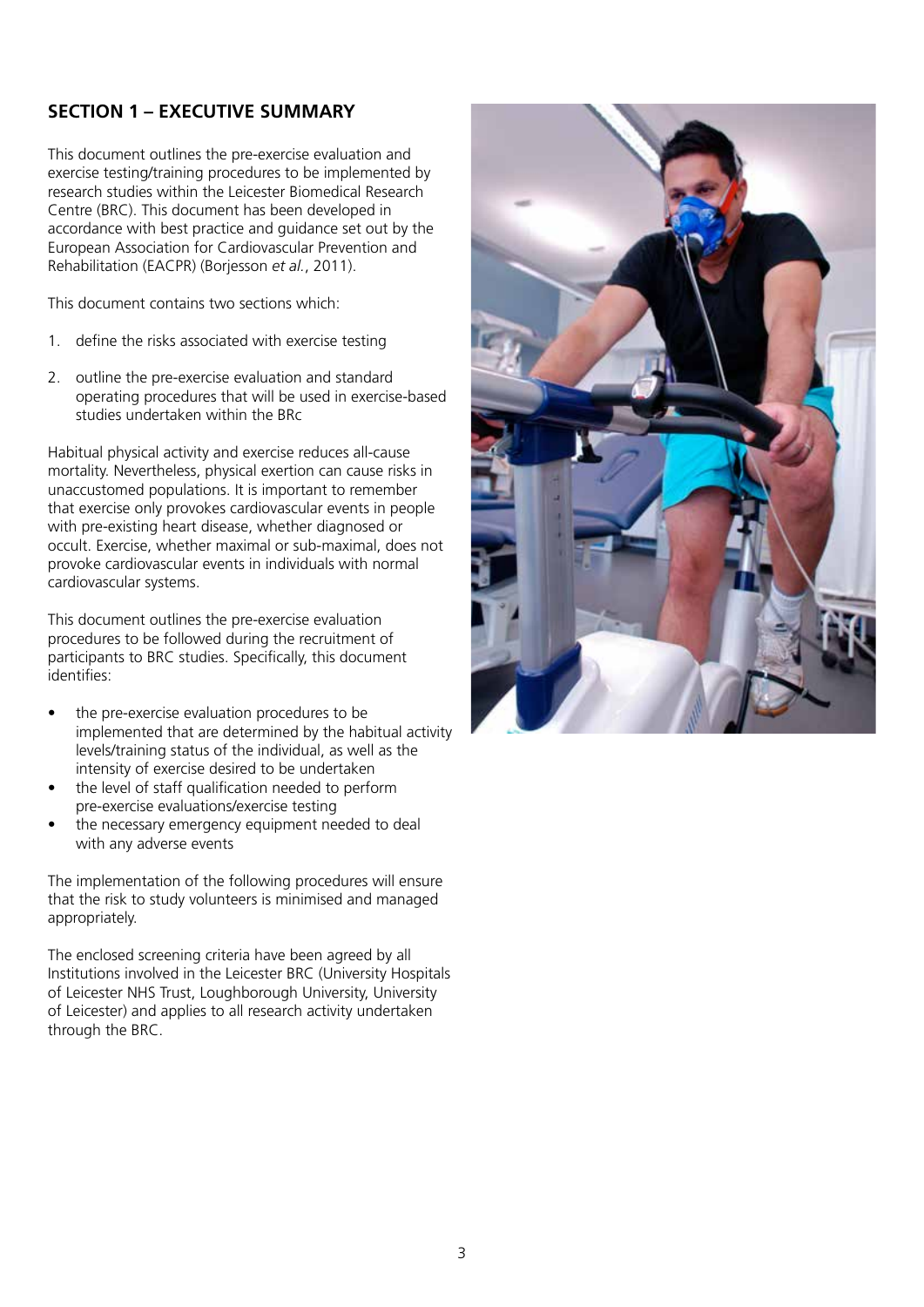### **SECTION 2 – RISK DEFINITION AND MANAGEMENT**

#### RISKS OF CARDIAC EVENTS DURING EXERCISE STRESS TESTING

The risk of exercise varies with the prevalence of underlying coronary artery disease in the population. Consequently, the risk of exercise stress testing also varies with the populations studied. Exercise stress testing performed in previously healthy, active individuals has a very low rate of cardiovascular events, whereas exercise testing in those that have an underlying, clinically significant disease and who are inactive have a higher risk. The overall risk of exercise stress testing in a mixed population is approximately four cardiac events (i.e. one myocardial infarction and three cardiac arrests) per 10,000 tests. These results include exercise testing supervised by non-physicians.

#### PREVENTION OF EXERCISE-RELATED CARDIAC EVENTS

The development and evaluation of strategies to reduce the risk of vigorous exercise is complicated by the low incidence of events. Interventions cannot be proposed and tested because an enormous number of subjects would have to participate in order for this to achieve sufficient statistical power.

To minimise the risk of adverse events, we have developed a comprehensive set of standards and standard operating procedures (SOPs), which were informed by EACPR and ACSM guidelines, outlining the recommended pre-exercise evaluation procedures that should be followed before individuals undertake exercise. This document therefore outlines rigorous pre-exercise evaluation and exercise testing procedures to minimise the likelihood and/or severity of serious adverse events during exercise. All exercise-related research conducted as part of the Leicester BRC will adhere to these SOPs.

Extensive participant pre-participation evaluation must be undertaken before individuals take part in exercise testing or training in any research encompassed within the Leicester BRC. This applies to all participants, regardless of age.

#### DISCUSSION OF CRITERIA – ACTIVITY STATUS

#### **DEFINITION OF ACTIVITY STATUS**

The EACPR identifies two separate pre-exercise evaluation workflows that establish more stringent pre-exercise evaluation procedures for those who are currently inactive, compared with those who are active. This reflects the greater risk in those who are routinely inactive. The EACPR classifies participants' activity status based on whether they perform more or less than 2 METS hours/week of physical activity. In essence, this definition of activity only categorises individuals as inactive if they habitually undertake a very low amount of physical activity. In addition, the risk of an adverse event is highly dependent on whether or not participants engage in

regular vigorous physical activity; habitual vigorous physical activity (> 6 METs) substantially reduces the risk of sudden cardiac death during exercise. Therefore, a more robust definition of activity status is proposed here. Only individuals habitually performing exercise at a vigorous intensity on three or more days per week for a period of at least 20 minutes will be classified as active. Published data detailing the MET equivalents of diverse activities (Ainsworth *et al.*, 2011) will be used to determine the intensity of activities reported by prospective participants.

In instances where there is ambiguity in the categorisation of an individual, a judgement will be made by the investigator responsible. A copy of the questionnaire used to classify activity status can be found in Appendix 1. Appendices 2-6 contain all of the forms needed for pre-exercise evaluation.

#### DISCUSSION OF CRITERIA – EXERCISE INTENSITY

#### • STRATIFICATION FOR THOSE WHO ARE INACTIVE/UNTRAINED (FIGURE 1)

Light-to-moderate-intensity exercise (see Figure 1): Individuals due to engage in light intensity exercise (identified as 3-6 METs) must first complete the Physical Activity Readiness Questionnaire for Everyone (PAR-Q+) (Appendix 2). If responses to this questionnaire are negative (individuals answer 'no' to all seven questions) individuals are eligible to participate in an exercise intervention involving low-intensity exercise without further evaluation. One or more positive responses dictates that further evaluation is necessary, which in the first instance should involve consultation with a physician (which could be either the individual's GP or a BRC physician). At this point a judgment must be made by the physician/GP on whether the issue identified by the PAR-Q+ necessitates further, in-depth evaluation (such as medical history, physical exam or 12 lead resting ECG) before the individual can take part in light intensity exercise. If the issue identified by the PAR-Q+ is deemed to be insufficient to warrant such further evaluation, then the physician/GP can give permission for the individual to participate in light-to-moderate intensity exercise.

Vigorous intensity exercise (see Figure 1): Inactive/untrained individuals being recruited to studies involving high  $(> 6$ METs) intensity exercise must undergo a detailed, stepped evaluation before participation. This evaluation should begin with completion of the PAR-Q+, a medical history, physical exam\* and 12 lead resting ECG. Clinical judgment will be used to ascertain if a participant is suitable for exercise training/testing. If negative, the participant will be eligible for exercise training/testing.

\* Physical examination is optional and dependent on findings from the medical history and 12 lead ECG, and should be performed by an individual qualified to do physical examinations.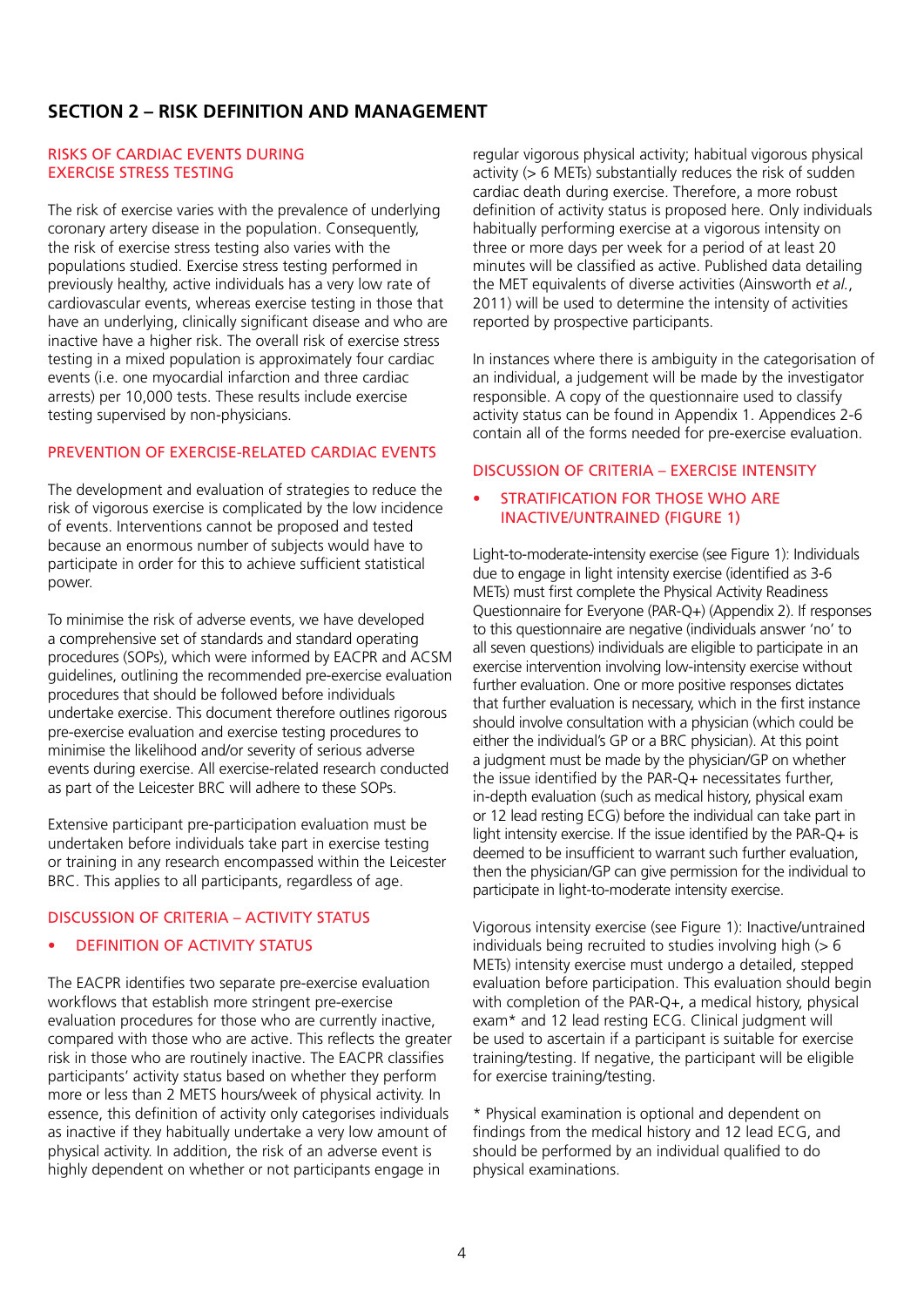#### FIGURE 1. PRE-PARTICIPATION EVALUATION



\* Clinical judgement will be used as to whether the participant is suitable for exercise, based on medical screening and study activity.

\*\* Physical examination is optional and dependent on findings from Medical History and 12 Lead ECG. To be performed by individual qualified to do physical examinations.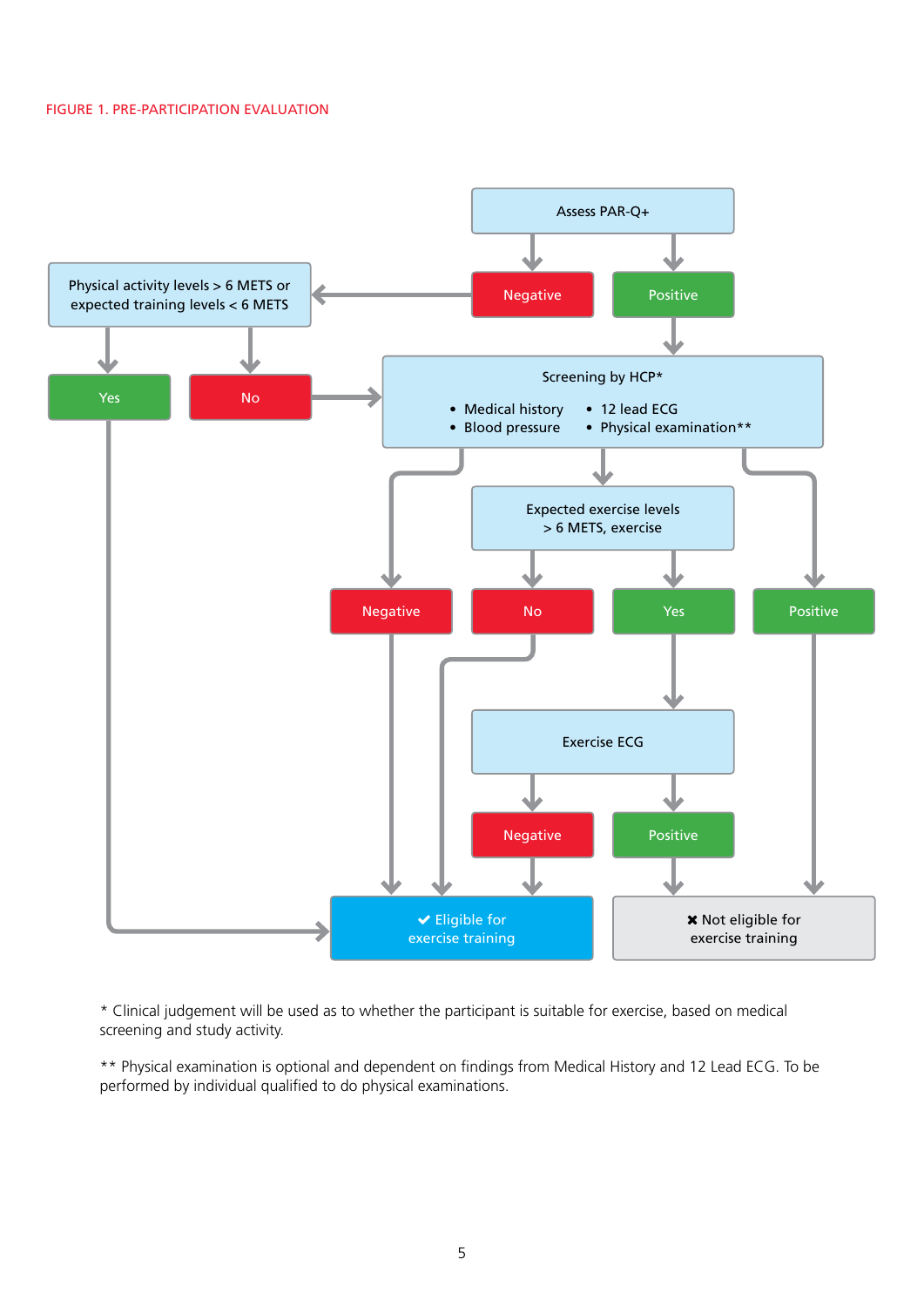#### STRATIFICATION FOR THOSE WHO ARE ACTIVE/TRAINED (FIGURE 1)

Individuals who habitually undertake three or more vigorous (>6 METS) intensity exercise sessions per week for 20 minutes or more are classified as active/trained.

Regular participation in vigorous intensity exercise is associated with a significant reduction in the risk of exerciserelated sudden cardiac death. Consequently, active/trained individuals will, first of all, be required to complete the PAR-Q+. In the absence of any positive responses these individuals will be cleared to participate in exercise of any given intensity. One or more positive responses dictates that further evaluation is necessary and participants will enter into the same pre-exercise screening algorithm (see Figure 1).

#### PATHWAY FOR DEALING WITH UNDIAGNOSED RISK FACTORS DURING THE PRE-EVALUATION

Any undiagnosed complications that arise from the preexercise evaluation, such as hypertension, will be notified to the participant's General Practitioner (with participant approval) in writing by the Principle Investigator. A decision about the participant continuing in the research study will be based in accordance with the wider evaluation.

In instances where individuals fail the pre-exercise evaluation, a report will be sent by the Principle Investigator to the individual's General Practitioner outlining the issues. Participants will be advised not to begin exercise until they have undergone further evaluation by their General Practitioner or other Clinical Specialist.

#### NECESSARY STAFF QUALIFICATION FOR PRE-EXERCISE EVALUATIONS

All pre-exercise evaluation procedures will be undertaken by an appropriately-trained healthcare professional, e.g. exercise physiologist (graduate), nurse or physician. A register of suitably-trained healthcare professionals who possess sufficient qualification(s) and expertise to undertake pre-exercise evaluation will be maintained. Verification of adequate training/ competency will be made by the BRC Executives. Pre-exercise evaluations can take place at any location within the Institutions undertaking BRC research activity.

A physical examination must be undertaken by a suitablyqualified healthcare professional and involve the following: (Appendix 4)

- auscultation of the lungs and heart
- examination of the abdomen
- inspection of the skin
- evaluation of lower extremities
- palpation of the cardiac apical impulse
- blood pressure assessment
- assessment of neurological function
- orthopaedic evaluation

Resting ECG must be undertaken by an individual who is trained and competent in conducting ECG monitoring. Exercise ECG must be undertaken by an individual who is trained and competent in conducting and interpreting exercise ECGs:

e.g. Clinical Exercise Physiologist with appropriate qualification

e.g. American College of Sports Medicine Clinical Exercise Specialist/Physiologist or European equivalent, Specialist Cardiac Nurse or a General Physician.

During exercise ECGs, two members of staff must be present at all times. Both members of staff should be trained in basic first aid/life support and the use of an automated external defibrillator. During the exercise ECG, the exercise test should be terminated immediately if any symptoms identified in Appendix 5 occur. During the exercise test, expired gases, respiration, blood pressure and cardiac function should be monitored throughout. After testing, participants should be monitored (ECG, heart rate, blood pressure) for at least 10 minutes.

All participant details and notes gathered during the evaluation phases, including ECG traces, must be signed off by a Physician before commencement into the study.

#### EQUIPMENT REQUIRED DURING EXERCISE ECGS

The following emergency life support equipment must be available when exercise ECG testing is being performed in a clinical setting. The same equipment should also be available when any exercise training is conducted through the BRC.

- Automated external defibrillator
- Oxygen cylinder
- Crash bag to hold equipment
- Temporary airway supports (naso/oropharyngeal)
- Laryngeal mask airway
- Large bore venflon cannulas
- IV giving set
- 500 mL saline bags
- **Tourniquet**
- Salbutamol inhaler
- GTN spray
- Aspirin (300 mg)
- Epipen
- Non-sterile gloves
- Adrenaline 1 mg in cardiac arrest format
- Asthma nebuliser mask and saline nebules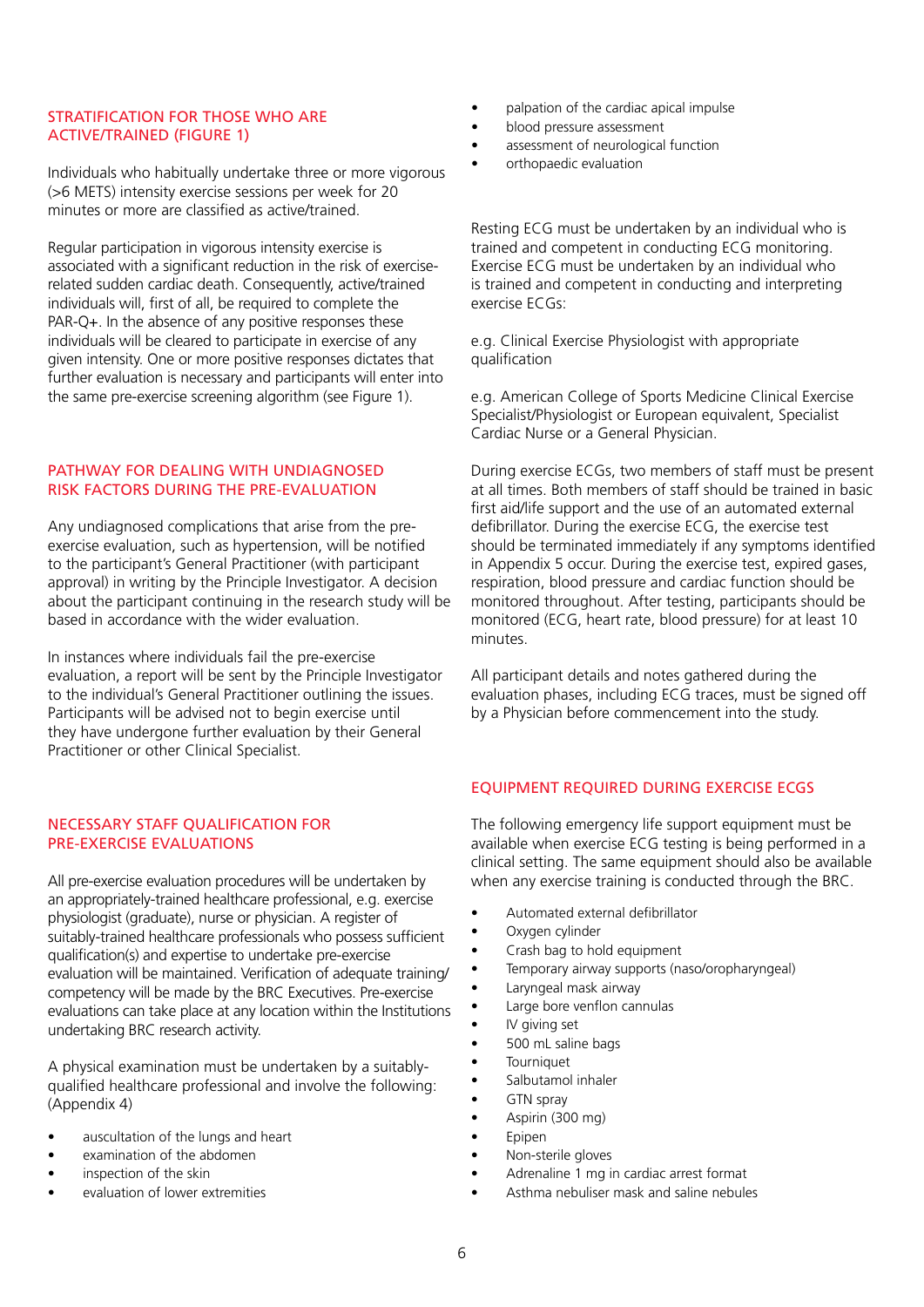#### ADVERSE EVENTS DURING EXERCISE ECGS

Specific agreed SOPs detailing the procedures undertaken in the event of a peri-arrest situation or post-arrest management of the research subject must be in place and accompany this document within all Institutions conducting exercise ECGs through the BRC. Such SOPs must be signed off by a Physician and the Institution. This document and the procedures are only valid with these accompanying SOPs.

#### MANAGEMENT OF ADVERSE EVENTS

All exercise testing/training will be undertaken in an environment where support infrastructure is in place to manage an adverse reaction to exercise, with specified and agreed SOPs detailing the exact procedures to be undertaken in the case of an adverse event. This may be the same as the SOPs used in the case of adverse events during an exercise ECG. However, it should be reiterated that the major risks associated with exercise relate to having undiagnosed heart disease. Any individual who reaches the stage of formal exercise testing/training as part of BRC studies will have undergone robust pre-evaluation for undiagnosed heart disease, so the risk of an adverse event is low. This is represented by the level of management of an adverse event. Acute injuries, e.g. musculoskeletal problems, will be managed by responsible Study Investigators via local procedures.

#### **SECTION 3: POST-EVALUATION**

#### EXERCISE TESTING/TRAINING

Following pre-exercise evaluation, in the absence of any positive responses, individuals can then undertake exercise at the intensity for which they have undertaken evaluation. Under no circumstances should individuals exercise at intensities greater than what they have been evaluated for.

After participants have been cleared to exercise, the subsequent testing/training can be performed by an exercise physiologist (graduate), research nurse, physician, or suitably-trained healthcare professional. An additional member of staff should always be within the adjacent vicinity and accessible within 60 seconds when testing is being undertaken. Both individuals should be trained in basic first aid/life support and use of an automated external defibrillator.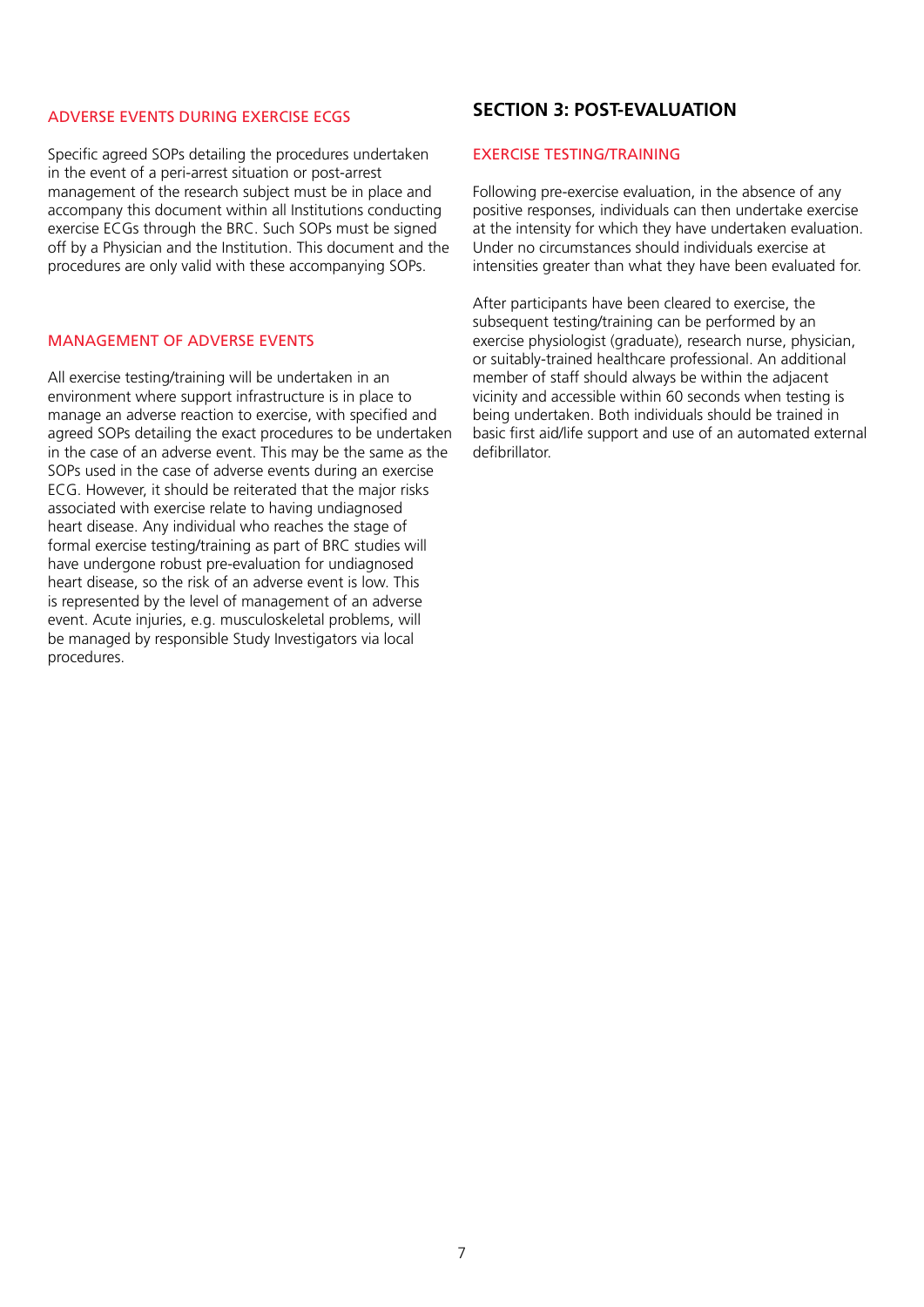## **APPENDIX 1 – PHYSICAL ACTIVITY QUESTIONNAIRE**

To be completed by the participant with assistance from the study investigator e.g. exercise specialist, research nurse, physician or suitably-trained healthcare professional.

|                                                                                                                               | During a typical week, how many times, on average, do you do the following kinds of exercise? |
|-------------------------------------------------------------------------------------------------------------------------------|-----------------------------------------------------------------------------------------------|
| a. Vigorous exercise ( $\geq 6$ METs) (heart beats rapidly)<br>volleyball, vigorous swimming, vigorous long distance cycling. | For example: hiking, carrying heavy loads, running, jogging, squash, hockey, football,        |
| Times per week:                                                                                                               | Duration:                                                                                     |
| b. Moderate exercise (3-6 METs) (not exhausting)<br>mowing the lawn                                                           | For example; fast walking, tennis, easy cycling, badminton, easy swimming, dancing, golf,     |
| Times per week:                                                                                                               | Duration:                                                                                     |
| Times per week:<br>Participant classified as:<br>Active/Trained<br>Inactive/Untrained                                         | Duration:                                                                                     |
| Signed (investigator):                                                                                                        | Date:<br>dd mm y                                                                              |
|                                                                                                                               |                                                                                               |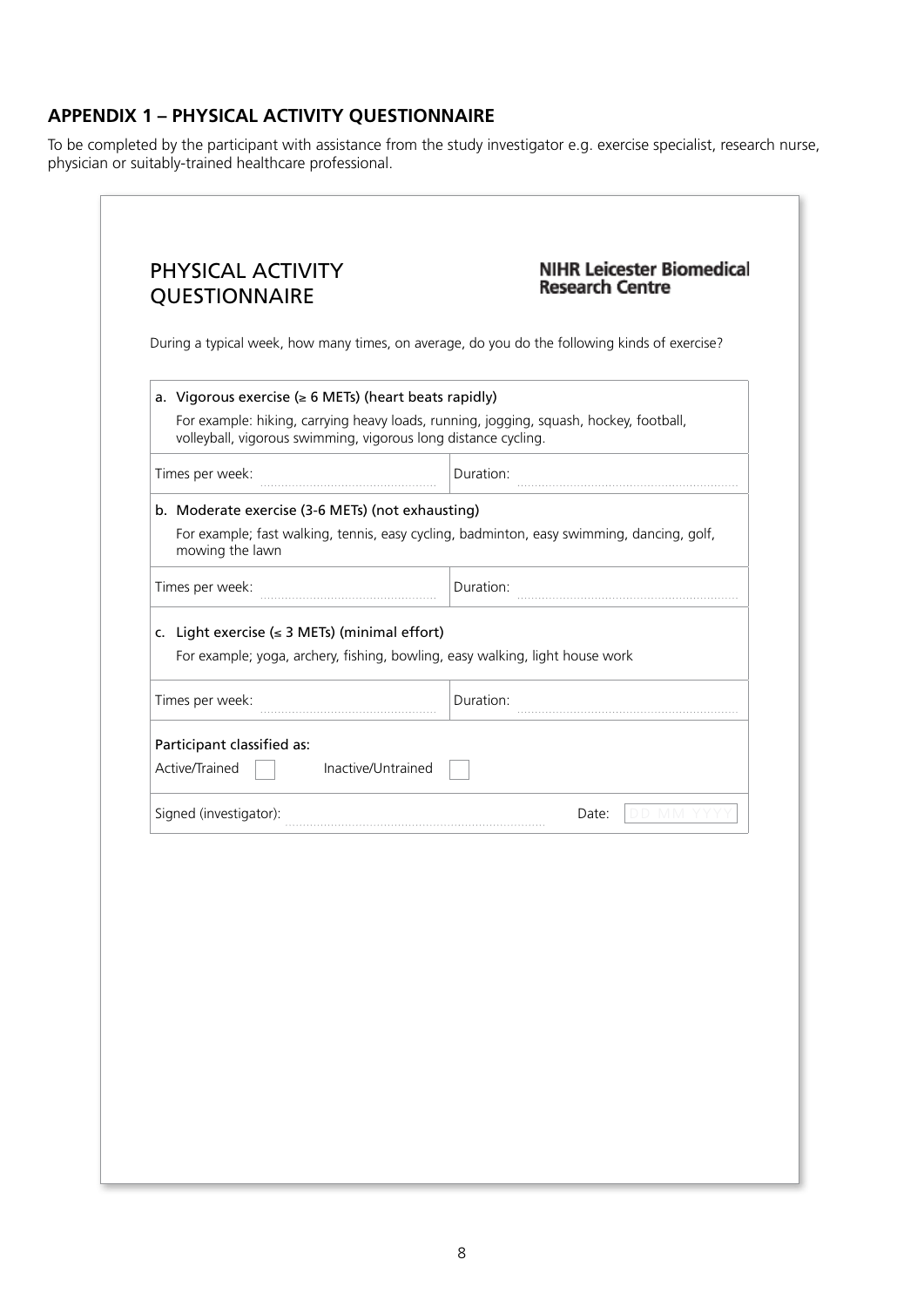## **APPENDIX 2 – PHYSICAL ACTIVITY READINESS QUESTIONNAIRE (ADAPTED FROM ACSM 2010)**

## PHYSICAL ACTIVITY READINESS QUESTIONNAIRE

#### **NIHR Leicester Biomedical Research Centre**

Becoming more active is very safe for most people, but if you're in doubt, please complete the questionnaire below. Some people should check with their doctor before they start becoming more physically active. Start by answering the seven questions below. If you are between the ages of 18 and 69, the PAR-Q will tell you if you should check with your doctor before you start. If you are over 69 years of age, and are not used to being very active, definitely check with your doctor first.

|           |                                                                                                                                                     | Yes | No |
|-----------|-----------------------------------------------------------------------------------------------------------------------------------------------------|-----|----|
|           | 1. Has your doctor ever said that you have a heart condition and that you should<br>only do physical activity recommended by a doctor?              |     |    |
|           | 2. Do you feel pain in your chest when you do physical activity?                                                                                    |     |    |
|           | 3. In the past month, have you had chest pain when you were not doing physical<br>activity?                                                         |     |    |
|           | 4. Do you lose your balance because of dizziness or do you ever lose consciousness?                                                                 |     |    |
|           | 5. Do you have a bone or joint problem that could be made worse by a change in<br>your physical activity?                                           |     |    |
|           | 6. Is your doctor currently prescribing drugs (for example, water pills) for your blood<br>pressure or heart condition?                             |     |    |
|           | 7. Do you know of any other reason why you should not do physical activity?                                                                         |     |    |
| $\bullet$ | If you answered YES to one or more questions, talk with your doctor before you start<br>becoming more physically active.                            |     |    |
| ٠         | If you answered NO to all questions, you can be reasonably sure that you can start becoming<br>more physically active right now.                    |     |    |
|           | Delay becoming much more active if:                                                                                                                 |     |    |
| $\bullet$ | You are not feeling well because of a temporary illness such as a cold or a fever - wait until<br>you feel better; or                               |     |    |
| ٠         | You are or may be pregnant - talk to your doctor before you start becoming more active.                                                             |     |    |
|           | Note: If your health changes so that you then answer YES to any of the above questions, ask for<br>advice from your fitness or health professional. |     |    |
|           | Signed (investigator):<br>Date:                                                                                                                     |     |    |
|           | Signed (participant):<br>Date:                                                                                                                      |     |    |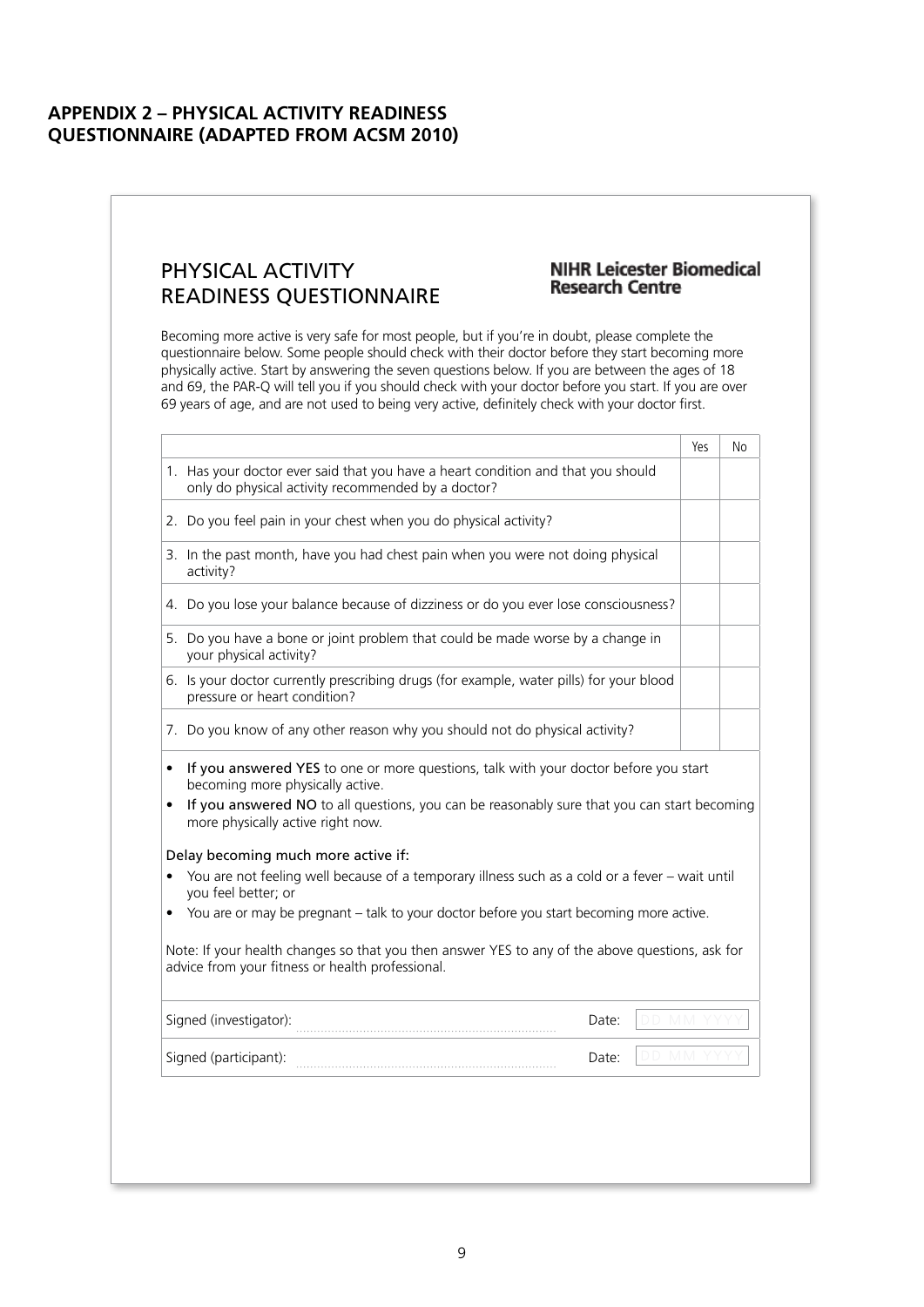## **APPENDIX 3 – MEDICAL HISTORY**

## MEDICAL **HISTORY**

## NIHR Leicester Biomedical<br>Research Centre

| <b>Medical Diagnosis:</b>                                                                                                                 |               |                           |                        |   |                   |    |               |                     |
|-------------------------------------------------------------------------------------------------------------------------------------------|---------------|---------------------------|------------------------|---|-------------------|----|---------------|---------------------|
| History of cardiovascular disease                                                                                                         | Yes $\Box$    | No <sub>1</sub>           |                        |   | <b>Diabetes</b>   |    | Yes $\square$ | No <sub>1</sub>     |
| Peripheral vascular disease                                                                                                               | Yes $\square$ | No <sub>1</sub>           |                        |   | Pulmonary disease |    | Yes $\square$ | No <sub>1</sub>     |
| Hypertension                                                                                                                              | Yes $\Box$    | No <sub>1</sub>           |                        |   |                   |    |               |                     |
| Previous Physical Examination:                                                                                                            |               |                           |                        |   |                   |    |               |                     |
| Have you had anything reported previously from a physical examination?                                                                    |               |                           |                        |   |                   |    | Yes $\square$ | No <sub>1</sub>     |
| History of Symptoms:                                                                                                                      |               |                           |                        |   |                   |    |               |                     |
| Discomfort in the chest, jaw, neck, back or arms<br>(e.g. pressure, tingling, pain, heaviness, burning, tightness, squeezing or numbness) |               |                           |                        |   |                   |    | Yes $\Box$    | N <sub>O</sub>      |
| Light-headedness, dizziness or fainting spells?                                                                                           |               |                           |                        |   |                   |    | Yes $\Box$    | No <sub>1</sub>     |
| <b>Recent Illness:</b>                                                                                                                    |               |                           |                        |   |                   |    |               |                     |
| Hospitalisation/new medical diagnosis/surgery                                                                                             |               |                           |                        |   |                   |    | Yes $\square$ | No <sub>1</sub>     |
| Details:                                                                                                                                  |               |                           |                        |   |                   |    |               |                     |
| Orthopaedic Problems:                                                                                                                     |               |                           |                        |   |                   |    |               |                     |
| Do you suffer from arthritis, joint swelling, or anything which would make exercise difficult?                                            |               |                           |                        |   |                   |    | Yes $\square$ | No <sub>1</sub>     |
| <b>Medication Use:</b>                                                                                                                    |               |                           |                        |   |                   |    |               |                     |
| Medication                                                                                                                                | Yes $\Box$    | $N_O$                     | Details:               |   |                   |    |               |                     |
|                                                                                                                                           |               |                           |                        |   |                   |    |               |                     |
| Allergies                                                                                                                                 | Yes $\square$ | No <sub>1</sub>           | Details:               |   |                   |    |               |                     |
| <b>Other Habits:</b>                                                                                                                      |               |                           |                        |   |                   |    |               |                     |
| Caffeine                                                                                                                                  | Yes $\Box$    | $\mathsf{No}\,\mathsf{L}$ | If yes units per week: |   |                   |    |               |                     |
| Alcohol                                                                                                                                   | Yes $\square$ | $\mathsf{No}\,\mathsf{L}$ | If yes units per week: |   |                   |    |               |                     |
| Tobacco                                                                                                                                   | Yes $\square$ | No <sub>1</sub>           | If yes units per week: |   |                   |    |               |                     |
| Exercise History: (Please circle)                                                                                                         |               |                           |                        |   |                   |    |               |                     |
| Frequency (per week)                                                                                                                      | 1             | $\overline{2}$            | 3                      | 4 | 5                 | 6  | 7             | 8                   |
| Duration per session (min)                                                                                                                | 10            | 20                        | 30                     |   | 40                | 50 | 60            | 70                  |
| Work History: (Focus on current physical demands)                                                                                         |               |                           |                        |   |                   |    |               |                     |
|                                                                                                                                           |               |                           |                        |   |                   |    |               |                     |
|                                                                                                                                           |               |                           |                        |   |                   |    |               |                     |
|                                                                                                                                           |               |                           |                        |   |                   |    |               |                     |
| Family History:<br>Cardiac                                                                                                                | Yes $\Box$    | No <sub>1</sub>           | Metabolic disease      |   |                   |    | Yes $\square$ | No <sub>1</sub>     |
|                                                                                                                                           |               |                           |                        |   |                   |    |               |                     |
| Pulmonary                                                                                                                                 | Yes $\square$ | No <sub>1</sub>           | Stroke                 |   |                   |    | Yes $\square$ | $\mathsf{No}\,\Box$ |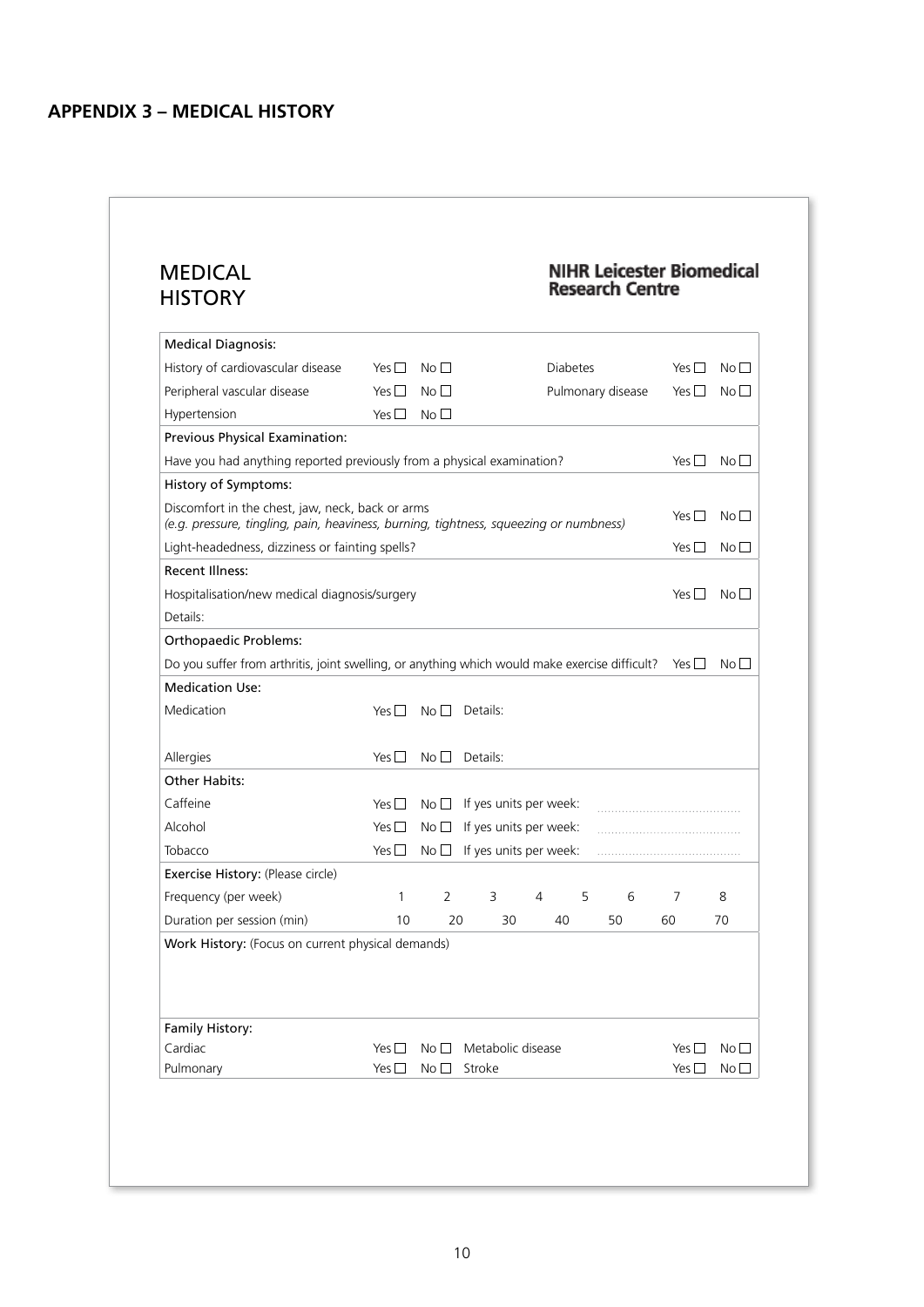## PHYSICAL EXAMINATION - Part A

## NIHR Leicester Biomedical<br>Research Centre

| Body Weight (kg):                                                                                                                                                                |            |                          | Waist Circumference (cm):      |            |
|----------------------------------------------------------------------------------------------------------------------------------------------------------------------------------|------------|--------------------------|--------------------------------|------------|
| % Fat Free Mass:                                                                                                                                                                 | % Fat Mass |                          | Apical Pulse Rate (min):       |            |
| Resting blood pressure - seated (mmHg):                                                                                                                                          |            | $\prime$                 | Rhythm: OK / Not OK            |            |
| Auscultation of the lungs<br>with specific attention to uniformity of breath<br>sounds in all areas (absence of rales and wheezes)                                               |            | $OK\square$              | Not $OK \Box$ Comments/sounds: |            |
| Palpation of cardiac apical impulse<br>point of maximal impulse                                                                                                                  |            | $OK \Box$                | Not $OK \Box$ Comment:         |            |
| Auscultation of the heart<br>with specific attention to murmurs, gallops, clicks<br>and rubs                                                                                     |            | $OK \Box$                | Not $OK \square$ Comment:      |            |
| Evaluation of the abdomen<br>Bowel sounds, masses, visceromegaly and<br>tenderness                                                                                               |            | $OK \Box$                | Not $OK \square$ Comment:      |            |
| Evaluation of lower extremities<br>Oedema and presence of arterial pulse                                                                                                         |            | $OK \Box$                | Not $OK \square$ Comment:      |            |
| Inspection of the skin<br>focus on lower extremities in people with<br>diabetes                                                                                                  |            | $OK \Box$                | Not $OK \square$ Comment:      |            |
| Neurological function<br>Reflexes                                                                                                                                                |            | $OK \Box$                | Not $OK \square$ Comment:      |            |
| Any orthopedic or medical condition<br>that would limit exercise.                                                                                                                |            | $OK\square$              | Not $OK \square$ Comment:      |            |
| Ventricular tachycardia                                                                                                                                                          |            | $OK \Box$                | Not OK $\Box$ Comment:         |            |
| ST elevation (+1.0 mm)<br>in leads without diagnostic Q-waves (other than<br>V, or a VR)                                                                                         |            | $OK \Box$                | Not $OK \square$ Comment:      |            |
| ST or QRS changes<br>such as excessive ST suppression >2mm horizontal<br>or down sloping ST-segment depression                                                                   |            | $OK \Box$                | Not $OK \square$ Comment:      |            |
| Arrhythmias<br>(other than sustained ventricular tachycardia)<br>including multiple PVCs, triplets of PVCs,<br>supraventricular tachycardia, heart block, or<br>bradyarrhythmias |            | $OK \square$             | Not $OK \square$ Comment:      |            |
| Cleared to start exercise test:                                                                                                                                                  |            | $YES$ $\Box$ $NO$ $\Box$ |                                |            |
|                                                                                                                                                                                  |            |                          | Date:                          | DD MM YYYY |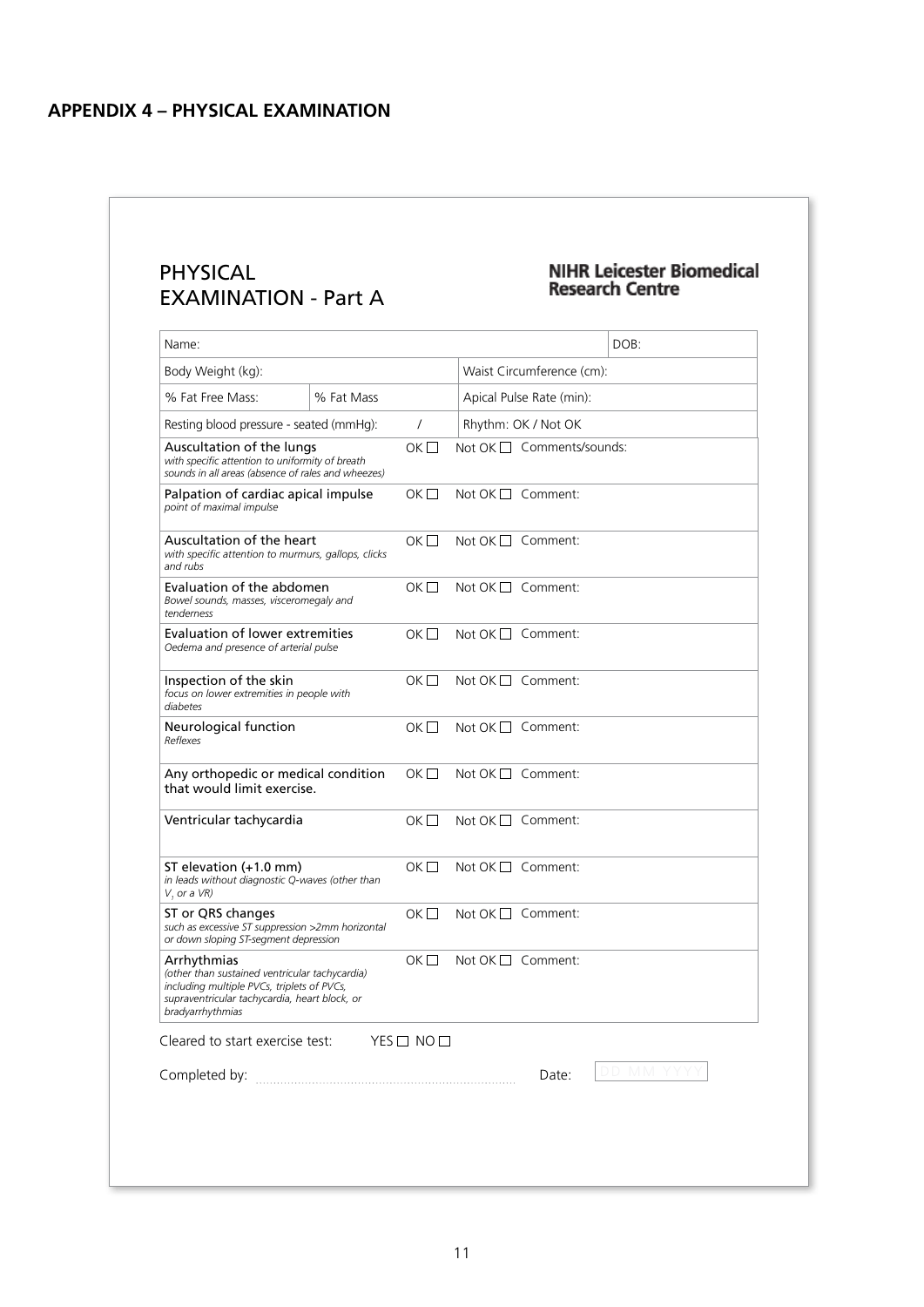| <b>EXERCISE</b><br><b>ECG</b>                                                                                                                                                    |                    |                            | NIHR Leicester Biomedical<br><b>Research Centre</b> |
|----------------------------------------------------------------------------------------------------------------------------------------------------------------------------------|--------------------|----------------------------|-----------------------------------------------------|
| <b>Exercise Stress Testing Exercise Protocol:</b>                                                                                                                                |                    |                            |                                                     |
| Absolute indicators for terminating the Exercise Stress test:                                                                                                                    |                    |                            |                                                     |
| Drop in blood pressure of >10mm Hg<br>from baseline blood pressure despite an increase<br>in workload, when accompanied by other<br>evidence of ischemia                         | OK                 | Not $OK \square$ Comment:  |                                                     |
| Any form of chest pain or shortness<br>of breath                                                                                                                                 | OK <sup>1</sup>    | Not $OK \square$ Comment:  |                                                     |
| Increasing nervous system symptoms<br>(e.g. ataxia, dizziness or near syncope)                                                                                                   | OK <sup>1</sup>    | Not $OK \square$ Comment:  |                                                     |
| Technical difficulties monitoring<br>ECG or blood pressure                                                                                                                       | OK <sup>1</sup>    | Not $OK \square$ Comment:  |                                                     |
| Ventricular tachycardia                                                                                                                                                          | OK <sup>1</sup>    | Not $OK \square$ Comment:  |                                                     |
| ST elevation (+1.0 mm)<br>in leads without diagnostic Q-waves (other than<br>$V,$ or aVR)                                                                                        | OK                 | Not $OK \square$ Comment:  |                                                     |
| ST or QRS changes<br>such as excessive ST suppression >2mm horizontal<br>or down sloping ST-segment depression                                                                   | OK                 | Not $OK \square$ Comments: |                                                     |
| Arrhythmias<br>(other than sustained ventricular tachycardia)<br>including multiple PVCs, triplets of PVCs,<br>supraventricular tachycardia, heart block, or<br>bradyarrhythmias | $OK \Box$          | Not $OK \square$ Comment:  |                                                     |
| Fatigue, shortness of breath,<br>wheezing, leg cramps, or the patient<br>develops discomfort                                                                                     | OK                 | Not $OK \square$ Comment:  |                                                     |
| Development of bundle-branch block<br>or intraventricular conduction delay<br>that cannot be distinguished from ventricular<br>tachycardia                                       | OK <sup>1</sup>    | Not OK $\square$ Comment:  |                                                     |
| Hypertensive response<br>Systolic blood pressure of > 250 mm Hq<br>and/or diastolic pressure of >115 mm Hq                                                                       | $OK \square$       | Not $OK \square$ Comment:  |                                                     |
| Adverse reaction to exercise:                                                                                                                                                    | $YES \Box NO \Box$ |                            |                                                     |
| Cleared to start exercise test:                                                                                                                                                  | $YES \Box NO \Box$ |                            |                                                     |
| Completed by:                                                                                                                                                                    |                    | Date:                      | D MM YY                                             |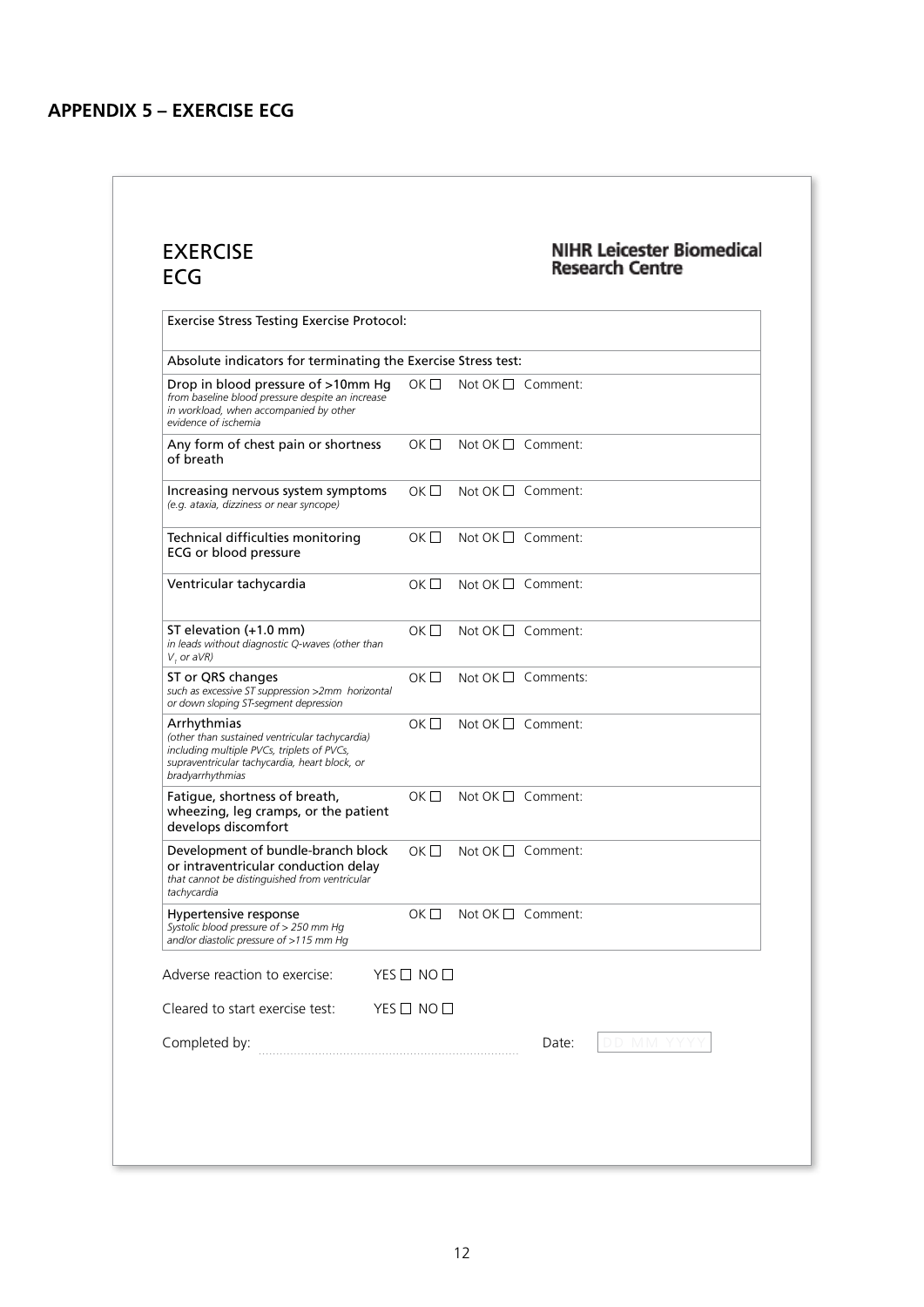## **REFERENCES**

Ainsworth BE, Haskell WL, Herrmann SD *et al.* Compendium of Physical Activities: a second update of codes and MET values. *Medicine and Science in Sports and Exercise*. 2011; 43(8):1575-1581.

American College of Sports Medicine. ACSM's guidelines for Exercise Testing and Prescription (Eighth edition). Philadelphia, PA. Lippincott, Williams & Wilkins; 2009.

Borjesson M, Urhausen A, Kouidi E *et al.* Cardiovascular evaluation of middle-aged/senior individuals engaged in leisure-time sport activities: position stand from the sections of exercise physiology and sports cardiology of the European Association of Cardiology Prevention and Rehabilitation. *European Journal of Cardiovascular Prevention and Rehabilitation*. 2011; 18(3): 446-458.

Black MM, Gensini G, and Black A. Exertion and acute coronary artery injury. *Angiology*. 1975; 26: 759-783.

Ciampricotti R, Deckers JW, Taverne R, el Gamal M, Relikvan Wely L, and Pool J. Characteristics of conditioned and sedentary men with acute coronary syndromes. *American Journal of Cardiology*. 1994; 73(4): 219-222.

Corrado D, Basso C, Schiavon M, and Thiene G. Screening for Hypertrophic Cardiomyopathy in Young Athletes. *New England Journal of Medicine*. 1998; 339: 364-369.

Giri S, Thompson PD, Kiernan FJ, *et al*. Clinical and Angiographic Characteristics of Exertion-Related Acute Myocardial Infarction. *Journal of the American Medical Association*. 1999; 282(18): 1731-1736.

Hammoudeh AJ, and Haft JI. Coronary-plaque rupture in acute coronary syndromes triggered by snow shoveling. *The New England Journal of Medicine*. 1996; 335(26): 2001.

Knight JA, Laubach CA, Butcher RJ, and Menapace FJ. Supervision of clinical exercise testing by exercise physiologists. *American Journal of Cardiology*. 1995; 75(5)  $.390 - 391$ 

Kragel AH, and Roberts WC. Sudden death and cardiomegaly unassociated with coronary, valvular, congenital or specific myocardial disease. *American Journal of Cardiology*. 1988; 61(8): 659-660.

Mittleman MA, Maclure M, Tofler GH, *et al.* Triggering of Acute Myocardial Infarction by Heavy Physical Exertion – Protection against Triggering by Regular Exertion. *The New England Journal of Medicine*. 1993; 329(23): 1677-1683.

Siscovick DS, Weiss NS, Fletcher RH, and Lasky T. The incidence of primary cardiac arrest during vigorous exercise. *The New England Journal of Medicine*. 1984; 311(14): 874- 877.

Thompson PD, Stern MP, Williams P, Duncan K, Haskell WL, Wood PD. Death during jogging or running. A study of 18 cases. *Journal of the American Medical Association*. 1979; 242(12): 1265-1267.

Willich SN, Lewis M, Lowel H, Arntz H, Schubert F, Schroder R. Physical Exertion as a trigger of acute myocardial infarction. *The New England Journal of Medicine*. 1993; 329(23): 1684-1690.